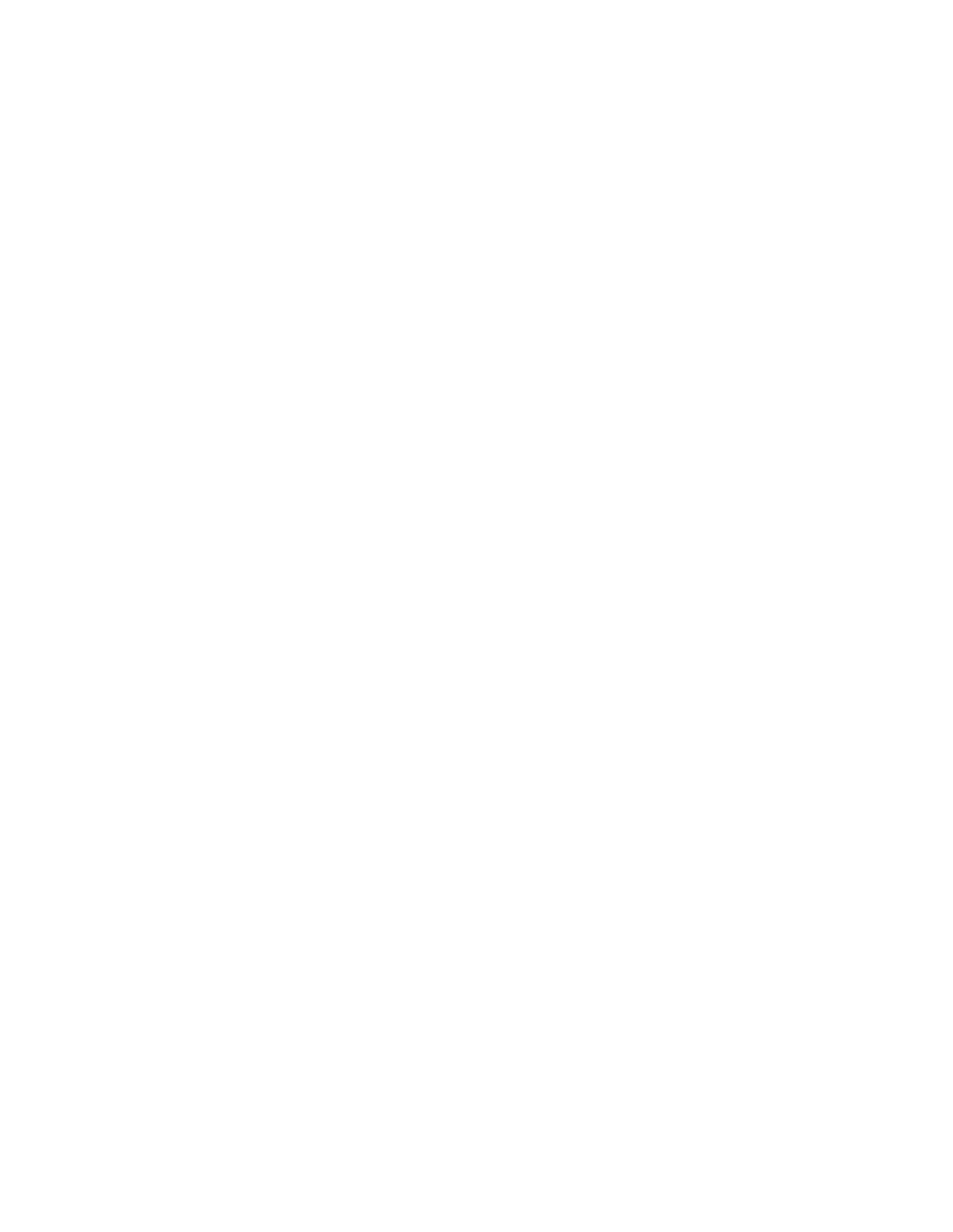**3.8.1.** If the above answer is YES, explain the purpose for its collection, and how the SSN will be used.

 $\overline{V}$  N/A

**3.8.2.** Specify any alternatives considered in the collection of SSNs and why the alternatives were not selected.

 $\overline{V}$  N/A

#### 4. Notice

- 4.1. How does the system provide individuals with notice about the collection of PII prior to its collection (e.g., direct notice, such as a Privacy Act Statement (if applicable) or public notice, such as a SORN, PIA,)? If notice is not provided, explain why not.
	- A link to the website privacy policy appears in the site footer.
	- ● Privacy Impact Assessment is posted on the Department's Notices page for public reference.
- 4.2. Provide the text of the notice or the link to the webpage where the notice is posted if notice is provided other than by SORN or PIA.

 $\Box$  N/A

<https://lincs.ed.gov/privacy-policy>

4.3. What opportunities are available for individuals to consent to uses (including new uses of previously collected PII), decline to provide PII, or opt out of the project?

Opportunities to consent to uses:

- ● During login, registered users must review the U.S. Department of Education Standard PR.AC: User-Notification Warning Banner Terms and Conditions. When registered users accept the terms and conditions, they are opting in.
- ● During registration, users are automatically subscribed to email announcements. Registered users can opt out of receiving announcement by updating the subscription settings in their profile.
- ● Registered users in LINCS Community must explicitly opt in to receive email messages with group content for the groups they join.

Opportunities to decline to provide PII: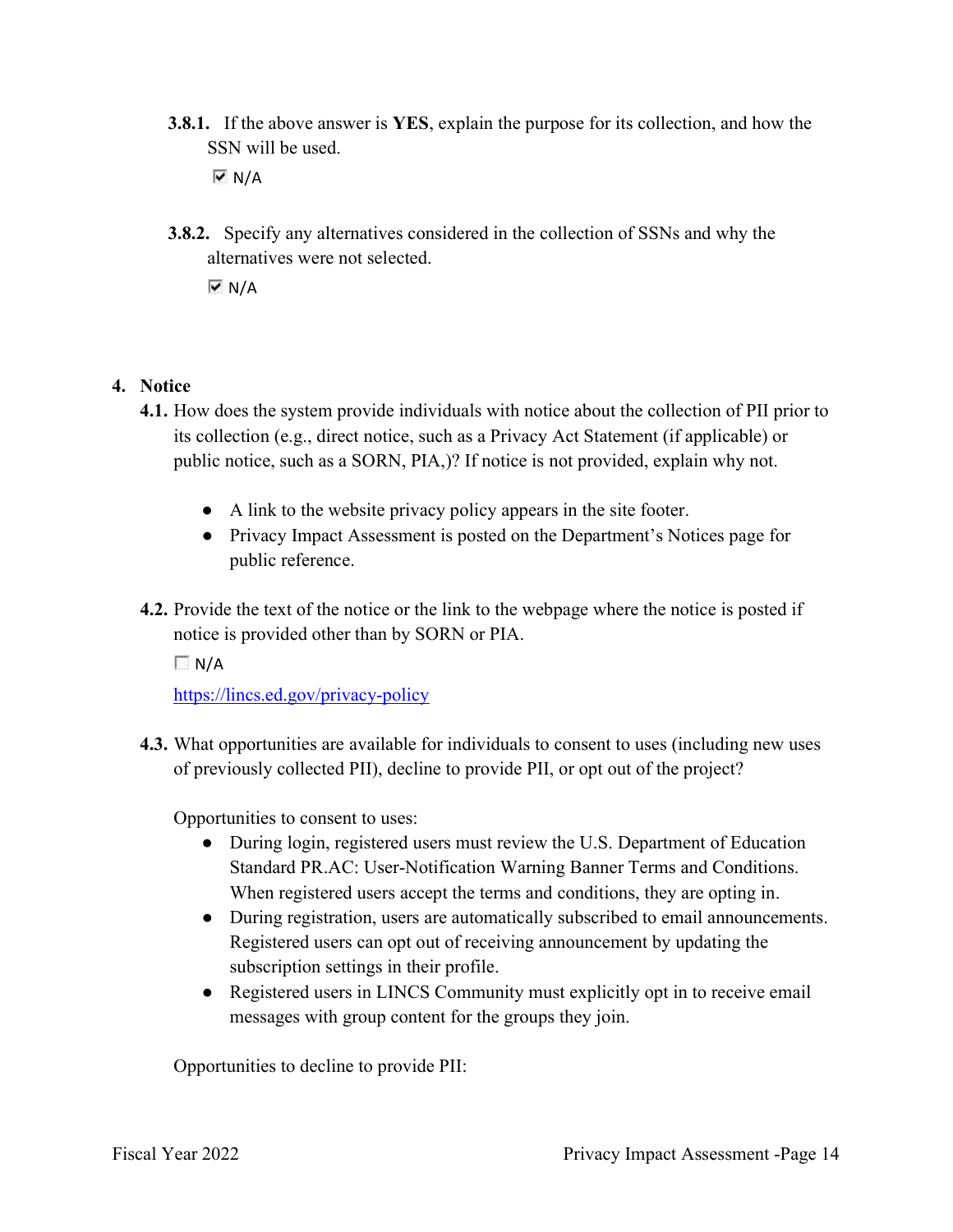● Users may opt out of LINCS services if they want to provide PII. When accessing the LINCS system as anonymous users, they can view the posts in LINCS Community, but they are not able to participate or engage with LINCS Community members. As anonymous users in LINCS Learning Portal, they cannot enroll in courses.

 Registration is separate for LINCS Community and LINCS Learning Portal. Registered users are not required to register for both services.

 ● Registered users can decline to provide profile data. It is optional and does not impact their access to LINCS features.

Opportunities to opt out of the project:

- ● Registered users can opt out of the project by closing their accounts. When registered users close their accounts, the accounts are blocked. On the LINCS Community, any discussions or posted content from blocked users remains. For the LINCS Learning Portal, blocked users become invisible to other users; however their course progress is saved. The only information about these users that remains visible is their chosen display name.
- ● Registered users can request to have their accounts and created content permanently deleted.
- ● By default, registered users in LINCS Community are subscribed to email announcements. To opt out, registered users can modify the subscription setting in their user profile.
- 4.4. Is the notice referenced in Question 4.1 reviewed and revised when there are changes in the practice, policy, or activities that affect the PII and privacy to ensure that individuals are aware of and can consent to, where feasible, these changes?

Yes

#### 5. Information Sharing and Disclosures

#### Internal

5.1. Will PII be shared internally with other ED principal offices? If the answer is NO, please skip to Question 5.4.

No

 5.2. What PII will be shared and with whom?  $\overline{M}$  N/A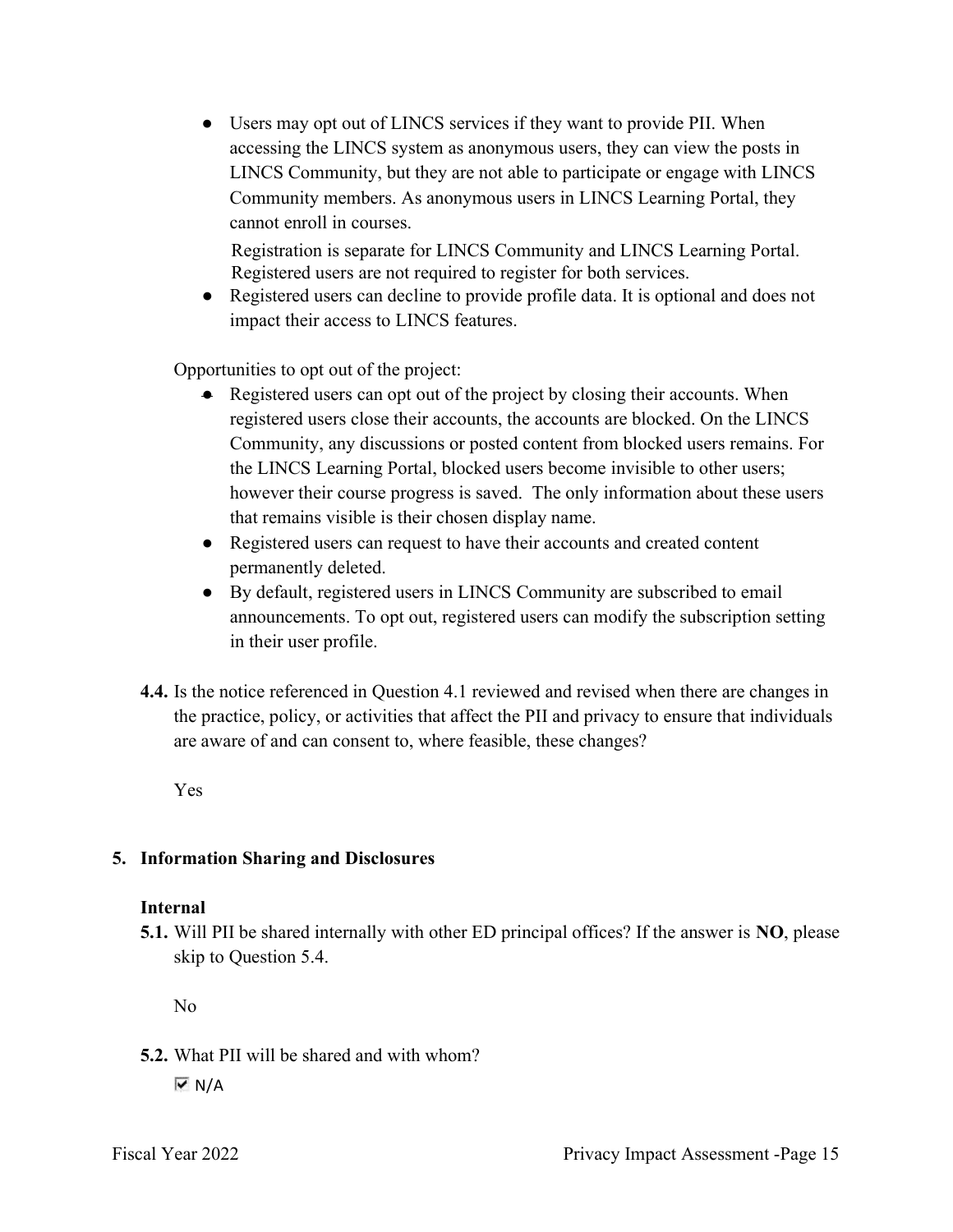5.3. What is the purpose for sharing the specified PII with the specified internal organizations?

 $\overline{M}$  N/A

## External

 5.4. Will the PII contained in the system be shared with external entities (e.g. another agency, school district, the public, etc.)? If the answer is  $NO$ , please skip to Question 6.1.

No

5.5. What PII will be shared and with whom? List programmatic disclosures only.<sup>4</sup> Note: If you are sharing Social Security Numbers externally, please specify to whom and for what purpose.

 $\overline{\triangledown}$  N/A

- 5.6. What is the purpose for sharing the PII with the specified external entities?  $\overline{M}$  N/A
- 5.7. Is the sharing with the external entities authorized?  $\overline{V}$  N/A
- 5.8. Is the system able to provide and retain an account of any disclosures made and make it available upon request?  $\overline{M}$  N/A
- 5.9. How is the PII shared with the external entity (e.g., email, computer match, encrypted line, etc.)?  $\overline{M}$  N/A
- **5.10.** Is the sharing pursuant to a Computer Matching Agreement (CMA), Memorandum of Understanding (MOU), or other type of approved sharing agreement

 $<sup>4</sup>$  If this information is covered by Privacy Act System of Records Notice (SORN) please list only relevant</sup> programmatic disclosures listed under the Routine Uses section.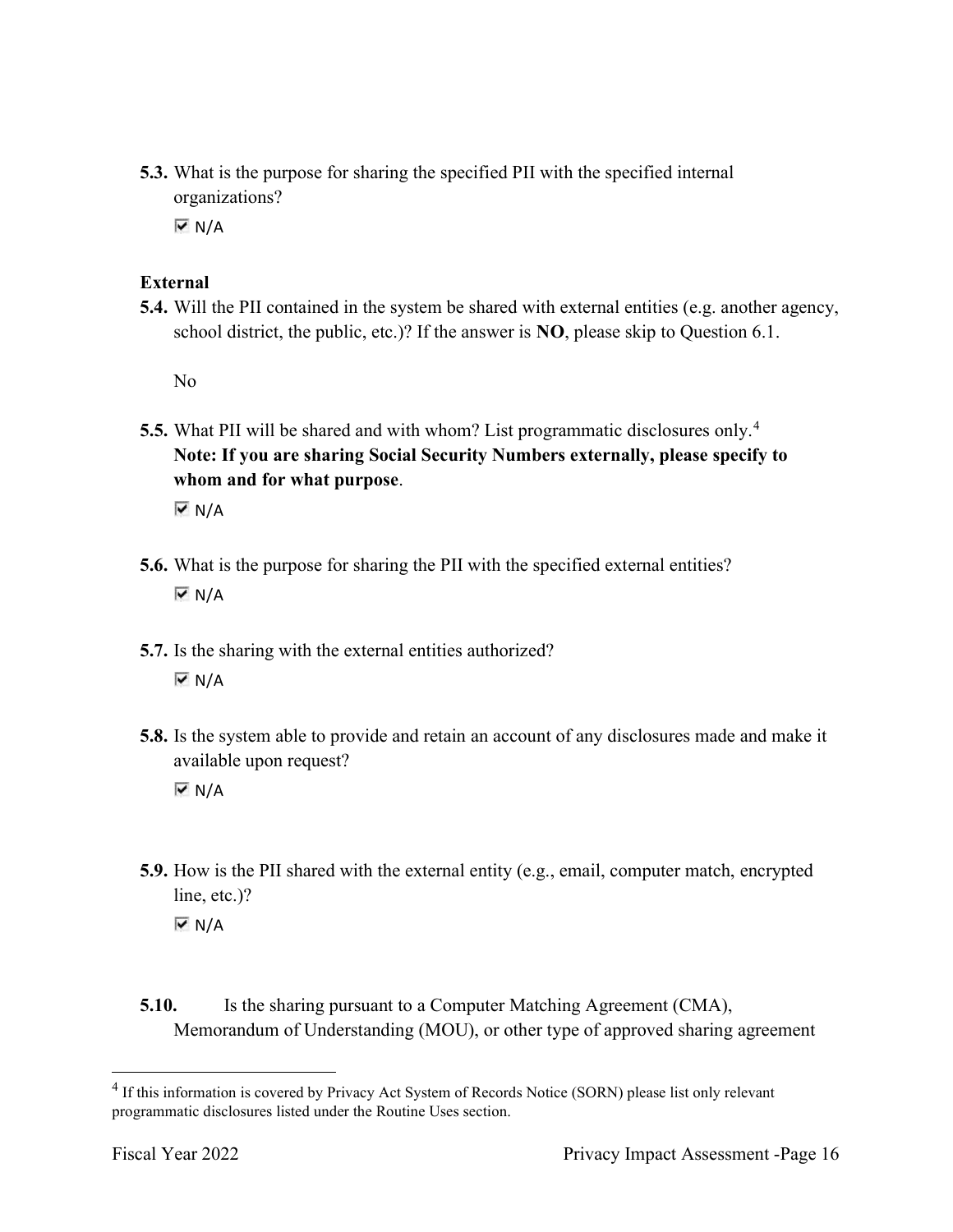with another agency?  $\overline{M}$  N/A

 5.11. Does the project place limitation on re-disclosure?  $\overline{M}$  N/A

### 6. Redress

6.1. What are the procedures that allow individuals to access their own information?

 Registered users manage their own account and profile data, and they access the data when they log in to their accounts. (The system uses the user-supplied email address to retrieve account and profile data from the application database.)

 6.2. What procedures are in place to allow the subject individual to correct inaccurate or erroneous information?

 Registered users manage their own account and profile data. To correct information, a registered user must log in, and then access, update, and save the user profile settings with the corrected information.

 6.3. How does the project notify individuals about the procedures for correcting their information?

 After registered users add profile data, they follow the same process to access it again and update it, so no special instructions are required.

 Users may contact the LINCS Help Desk for direct user support if needed. The LINCS Help Desk collects email addresses for internal use only. The email address is not required to be the same one used to register for LINCS Community or LINCS Learning Portal.

#### 7. Safeguards

## If you are unsure which safeguards will apply, please consult with your **ISSO**.

 7.1. Does the principal office work with their CSO/ISSO to build privacy & security into the system and build privacy extensions to the extent feasible?

Yes

Fiscal Year 2022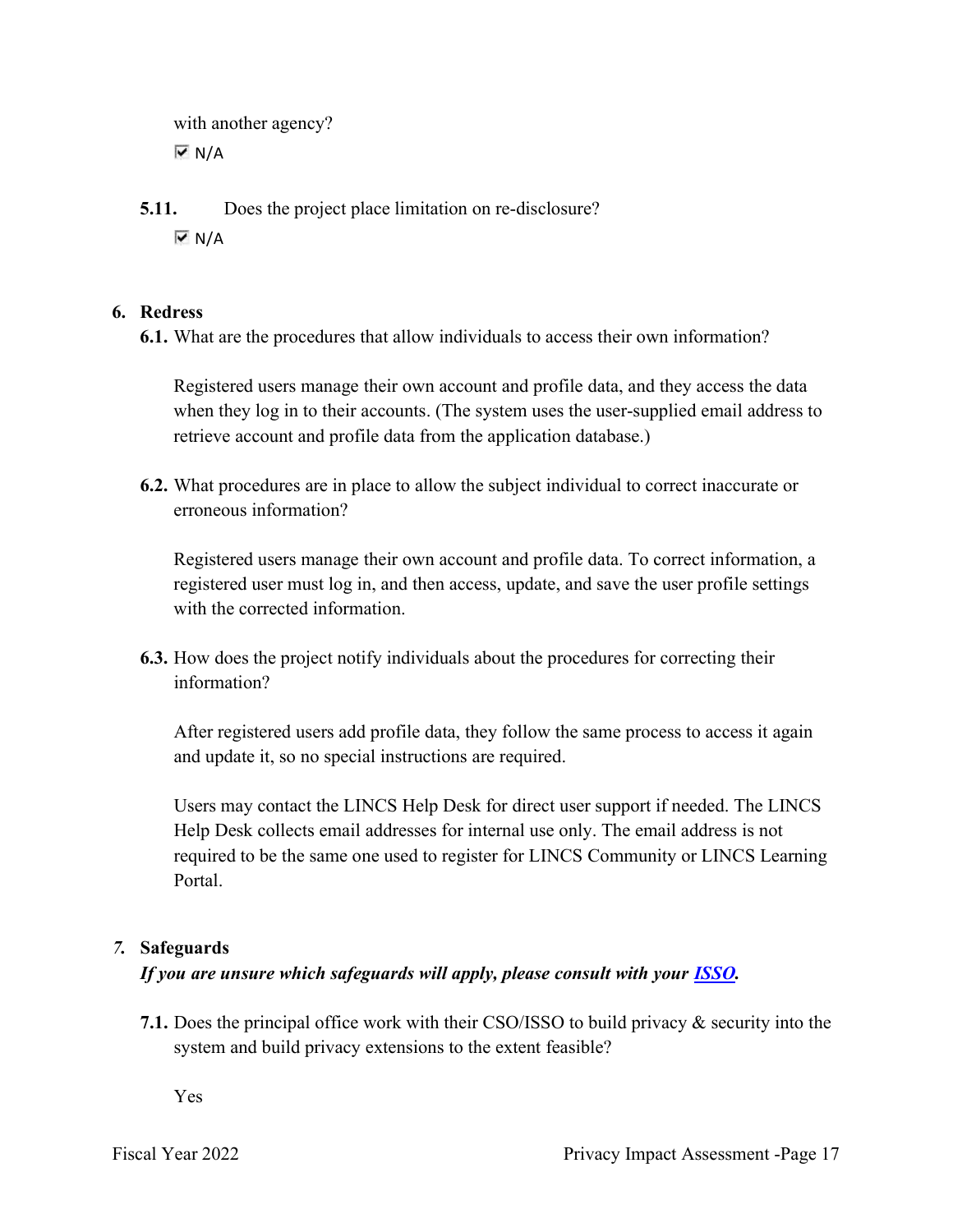7.2. Is an Authority to Operate (ATO) required?

Yes

7.3. Under NIST FIPS Pub. 199, what is the security categorization of the system: Low, Moderate, or High?

 $\Box$  N/A

Low

 7.4. What administrative, technical, and physical safeguards are in place to protect the information?

 LINCS is built using virtual computing "instances" within the AWS Elastic Computer Cloud (EC2). The instance data storage volumes make use of the Amazon Elastic Block Store (EBS) that provides encryption for data at rest. LINCS exists in a virtual private cloud (VPC) that provides logical isolation from the rest of the AWS cloud. Frontline firewall protection for instances is provided at the VPC network boundary by a collection of "security groups" in which the protocols, ports, and source IP ranges are defined and blocked/allowed as needed.

The entire AWS EC2 "availability zone" in which the LINCS instances reside (us-east- 1) has been certified as FedRAMP compliant. FedRAMP is a U.S. Government-wide program that delivers a standard approach to security assessment, authorization, and continuous monitoring for cloud products and services.

 System and application security updates are applied twice monthly. System administrators are trained in PII awareness. Their access is restricted to an as-needed basis, and their privileges are revoked when not needed.

 7.5. Is the information in the system appropriately secured in accordance with the IT security requirements and procedures as required by Federal law and policy?

Yes

 7.6. Has a risk assessment been conducted where appropriate security controls to protect against that risk have been identified and implemented?

Yes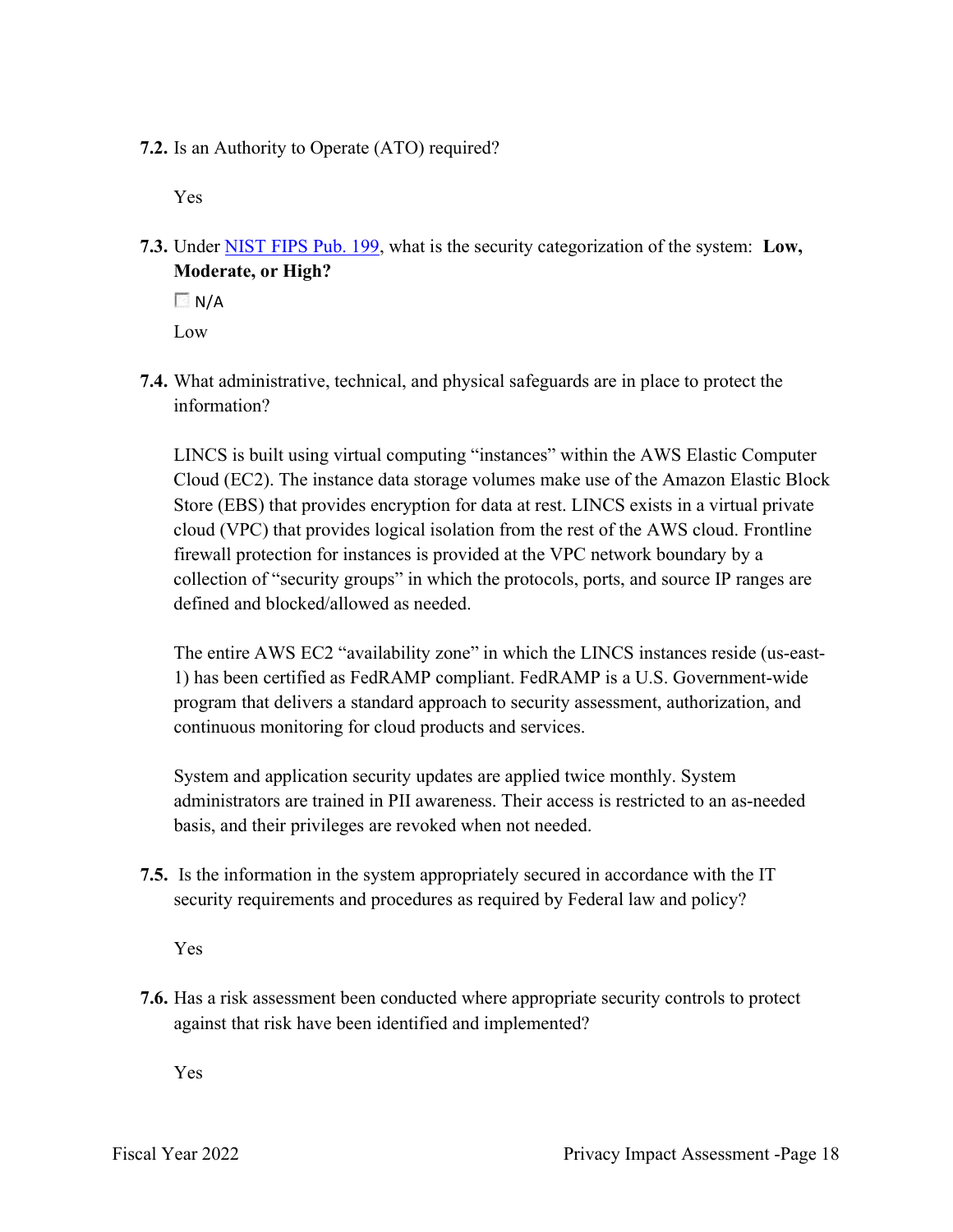- 7.7. Please describe any monitoring, testing or evaluation conducted on a regular basis to ensure the security controls continue to work properly at safeguarding the PII.
	- ● On an ongoing basis, Advanced Intrusion Detection Environment (AIDE) and Open-Source Security Host-based Intrusion Detection System (OSSEC HIDS) monitor system files and logs for anomalies and known issues.
	- ● On a monthly basis, the LINCS team assesses the system using vulnerability scans.
	- ● On a monthly basis, the LINCS team assesses the system using Open Security Content Automation Protocol (OpenSCAP) and Open Vulnerability and Assessment Language/ Common Vulnerability Enumeration (OVAL/CVE).
	- On a quarterly basis, the LINCS team audits privileged users.

#### 8. Auditing and Accountability

8.1. How does the system owner assess and ensure that the PII is used in accordance with stated practices in this PIA?

 The Drupal platform strongly enforces a set of roles and permissions to ensure that general users do not have access to the PII of others without their explicit permission. Drupal core features allow LINCS site administrators to control which content is visible to each designated user role. Email addresses are visible only to site administrators. For registered users, only display names and information they choose to share is visible to other registered users.

 The LINCS management team ensures that the privileged users take annual security and privacy awareness training and agree to U.S. Department of Education Standard PR.AC: User-Notification Warning Banner Terms and Conditions.

8.2. Does the system owner continuously monitor and audit the privacy controls to ensure effective implementation?

Yes

 8.3. What are the privacy risks associated with this system and how are those risks mitigated?

 This PIA details the privacy controls and safeguards implemented for this system to mitigate privacy risk. These controls and safeguards work to protect the data from privacy threats and mitigate the risks to the data. Additionally, privacy risks have been reduced by only collecting the minimum PII necessary and by not collecting any

Fiscal Year 2022